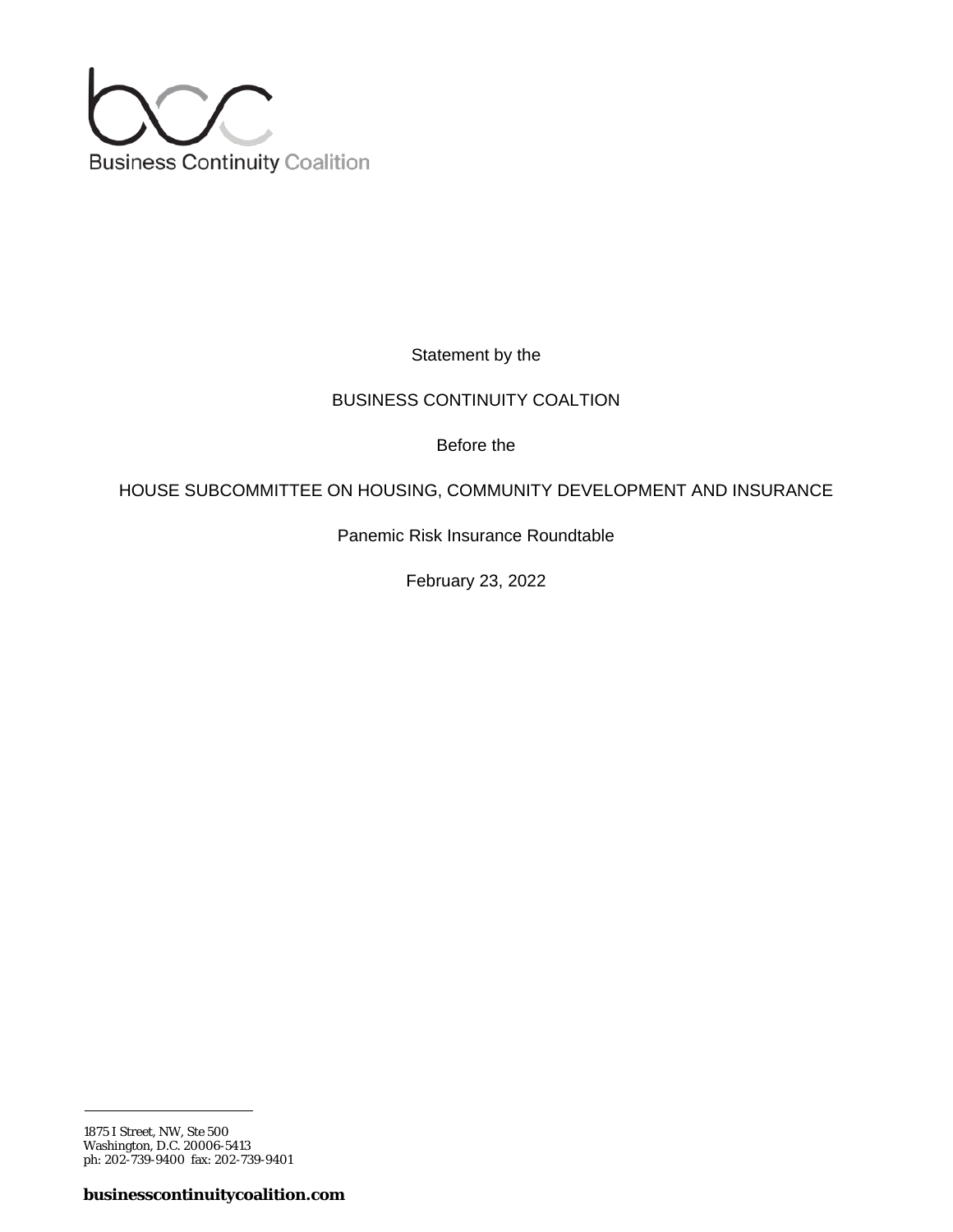

## Statement of the **Business Continuity Coalition**

Today, pandemic risk is one of the largest unhedged risk exposures in the U.S. economy. Commercial insurance is an important component to an efficient and vibrant advanced economy. Leaving this massive risk un-hedged in response to the first significant event in a century should not and does not satisfy anyone, including an insurance sector that wants to remain relevant. Closures and shutdowns caused by COVID-19 over the past 23 months had massive impacts on business activity and employment, not to mention all of our lives in myriad ways.

The Business Continuity Coalition (BCC) represents over 50 associations and companies – large and small – in dozens of industries that represent most sectors of the economy and more than 70 million workers. The group hopes to develop a plan with policymakers and other stakeholders to protect American jobs and to limit economic damage from future pandemics and other national public health emergencies leading to economic disruption.

The BCC members span most sectors of the economy, from healthcare and dining/hospitality – the two largest employment sectors in the economy – to manufacturing, construction, finance, real estate, media and film, live entertainment, professional sports, and professional services, to name some of the sectors represented by the Coalition. A more comprehensive list of member organizations as of this date appears at the end of this statement but the coalition continues to expand and the most up-to-date list of members can always be found at the BCC website [here.](https://www.businesscontinuitycoalition.com/members)

### **Executive Summary**

BCC believes that a public-private backstop program for pandemic risk insurance, similar to the Terrorism Risk Insurance Act (TRIA) program enacted the year following the 9/11 attacks, is urgently needed. BCC has put forward our own recommended proposal, and we also support the Pandemic Risk Insurance Act of 2021 (PRIA, H.R. 5823), which like TRIA consists of a general "make-available" requirement on insurers applicable to all relevant lines of commercial property and casualty lines of insurance and, like TRIA, a broad federal reinsurance backstop. BCC's preferred proposal includes important differences from TRIA in other respects, chiefly to respond to insurers' expressed concerns about aggregation of risk and also to ensure program continuity (along the lines of the program administered by the Federal Crop Insurance Corporation). We also support including a parametric revenue-replacement benefit, which if widely purchased could be a more efficient, pre-sold alternative to the Paycheck Protection Program (PPP).<sup>[1](#page-1-0)</sup> Such a proposal would also restore and solidify the pandemic coverage in other commercial property and casualty lines of insurance which are so crucial

<span id="page-1-0"></span><sup>1</sup> According to the National Association of Insurance Commissioners (NAIC), "[t]he term parametric insurance describes a type of insurance contract that insures a policyholder against the occurrence of a specific event by paying a set amount based on the magnitude of the event, as opposed to the magnitude of the losses in a traditional indemnity policy."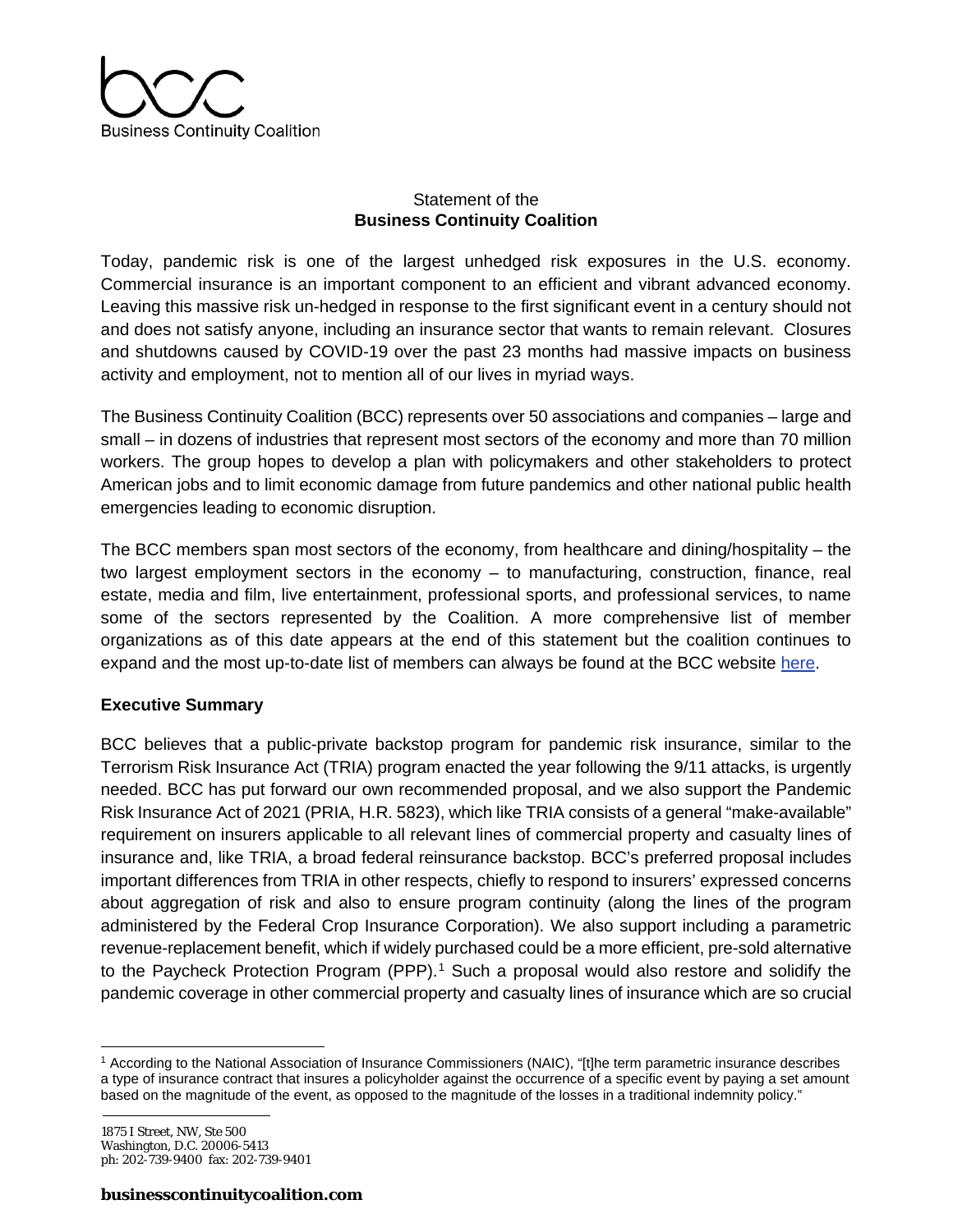

to a modern advanced economy. A program like this is necessary to achieving a recovery – and growth beyond recovery – that is as robust and inclusive as America deserves.

### **An Acute, Urgent, and Continuing Problem**

BCC was launched in 2020 to develop a public/private program with policymakers and stakeholders to respond to the insurance market disruption resulting from the COVID-19 pandemic, in hopes of limiting further economic damage that would result from continued unavailability of pandemic or communicable disease coverage in commercial property and casualty lines of insurance.

Closures and shutdowns caused by COVID-19 over the past 23 months had massive impacts on business activity and employment, not to mention all of our lives in myriad ways. These closures/shutdowns brought immediate focus on the "business interruption" insurance which many American businesses – small, medium and large – had purchased to protect basic operating revenue needs in times of disruption. It also brought into relief the disagreement between insurers and policyholders over whether a pandemic infection constituted "physical damage" necessary to trigger coverage under many of those business interruption policies.

Some stakeholders have proposed addressing that basic gap in business interruption insurance coverage with government support. While business interruption coverage is an essential element of any solution to the insurance crisis that the economy is facing, the problem – and therefore the solution – is broader than just the business interruption line of insurance. For one thing, many sectors of the economy operate in a manner or patterns where a traditional business interruption policy – which assumes a more or less continuous operation through a calendar year – is not suitable. Many industries such as live entertainment, broadcast, media and film production, conventions and trade association meetings, all depend instead (or additionally) upon various forms of contingency insurance – including for example, event cancellation, production package, essential elements, and key man insurance – rather than a business interruption policy which, as we have learned in the past 23 months, is inextricably tied to an insured physical location.

Event cancellation coverage is especially critical for the nonprofit association community. In December 2020, the American Society of Association Executives' (ASAE) Research Foundation surveyed nonprofit association executives to examine the financial, programmatic and organizational impact of COVID-19. Of note, 79% of respondents reported they had no coverage available in 2020 for event cancellation and 10% reported insufficient reserves to cover losses due to event cancellations.[2](#page-2-0) Only 3% reported being able to secure future coverage that includes communicable diseases.<sup>[3](#page-2-1)</sup>

<span id="page-2-0"></span><sup>2</sup> *See* ASAE Voices Support for Pandemic Risk Insurance Act (November 2, 2021) (accessed February 17, 2022 at [https://www.asaecenter.org/about-us/news releases/2021/asae-voices-support-for-pandemic-risk-insurance-act\)](https://www.asaecenter.org/about-us/news_releases/2021/asae-voices-support-for-pandemic-risk-insurance-act).<br><sup>3</sup> See ASAE letter to the Honorable Steven Mnuchin and the Honorable Jovita Carranza (December 22, 2020) (access

<span id="page-2-1"></span>February 17, 2022 at [https://nosscr.org/wp-content/uploads/2020/12/ASAE-December-2020-letter-to-SBA-and-Treasury-](https://nosscr.org/wp-content/uploads/2020/12/ASAE-December-2020-letter-to-SBA-and-Treasury-PPP-Expansion.pdf)[PPP-Expansion.pdf\)](https://nosscr.org/wp-content/uploads/2020/12/ASAE-December-2020-letter-to-SBA-and-Treasury-PPP-Expansion.pdf).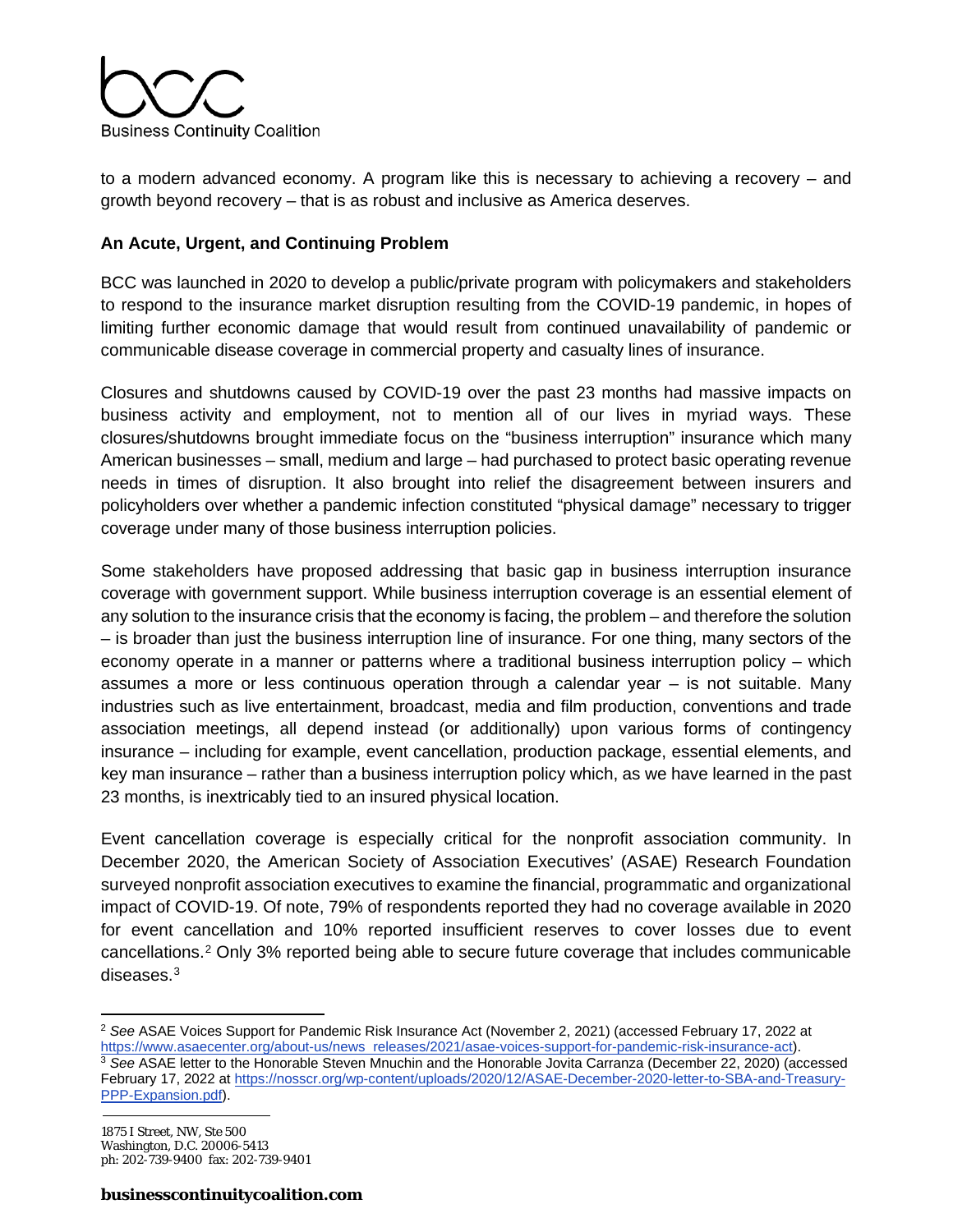

Beyond the whole class of such contingency policies, all businesses and organizations have other insurance needs besides business interruption, such as general liability, employment practices liability, professional indemnity (including medical professional liability), excess liability and directors & officers (D&O) liability insurance.

It would, for example, be ironic if any legislative response provided no relief for the "essential services" that during the lockdown in 2020 continued to operate in food services, distribution, healthcare, assisted living, transportation, manufacturing and so many other sectors (that are represented in our Coalition). Their insurance needs in lines of coverage other than business interruption were greater, not less, than before. And that is true going forward.

It is no exaggeration to say that the U.S. property and casualty insurance industry has had a "full allergic reaction" to pandemic risk or indeed all communicable disease risk. During the pandemic, the insurance industry limited business interruption policies to "physical damage." But those other lines of insurance just mentioned often did not exclude infectious disease from their coverage. It is only since the onset of the COVID-19 pandemic that the U.S. insurance industry has moved – almost universally, it seems – to exclude pandemic or infectious disease from coverage in these other commercial insurance policies. The insurance sector's reaction resembles their immediate reaction to exclude terrorism across the board following the September 11th terrorist attacks.

### **Widespread Withdrawal and Unavailability of Coverage** – **The RIMS and NRA Surveys**

We are unaware of any systematic review by either the National Association of Insurance Commissioners (NAIC) or the Treasury Department's Federal Insurance Office (FIO) to quantify or catalogue the apparently pervasive imposition of pandemic exclusions by insurers.<sup>[4](#page-3-0)</sup>

However, we do have solid buyer-side evidence on the state of the market. The Risk Management Society, or RIMS, the leading global professional society of risk managers and corporate insurance buyers with a membership of over 10,000 risk management professionals.<sup>[5](#page-3-1)</sup> RIMS represents more than 3,500 industrial, service, nonprofit, charitable, and government entities throughout the world. At the end of 2020, RIMS conducted a survey of its U.S. membership to measure the impact of the pandemic on the insurance market for commercial lines of insurance. Some key take-aways from that survey, which represents viewpoints from all sectors of the U.S. economy:

Insurers generally require physical damage to trigger business interruption (BI) insurance –

<span id="page-3-0"></span><sup>4</sup> At the September 29th meeting of the Treasury Department's Federal Advisory Committee on Insurance (FACI), an insurance industry expert testified that insurers had begun during 2020 to seek approval from State regulators for "nearabsolute communicable disease exclusions" but that "many of those filings" were "not being approved" by State regulators. See presentation of Robert P. Hartwig to Federal Advisory Committee on Insurance, September 29, 2020, particularly slide 19 (accessed February 17, 2022 at [https://home.treasury.gov/system/files/311/FACI-Presentation-](https://home.treasury.gov/system/files/311/FACI-Presentation-Hartwig-9-20.pdf)[Hartwig-9-20.pdf\)](https://home.treasury.gov/system/files/311/FACI-Presentation-Hartwig-9-20.pdf).

<span id="page-3-1"></span><sup>&</sup>lt;sup>5</sup> RIMS is a BCC member.

<sup>1875</sup> I Street, NW, Ste 500 Washington, D.C. 20006-5413 ph: 202-739-9400 fax: 202-739-9401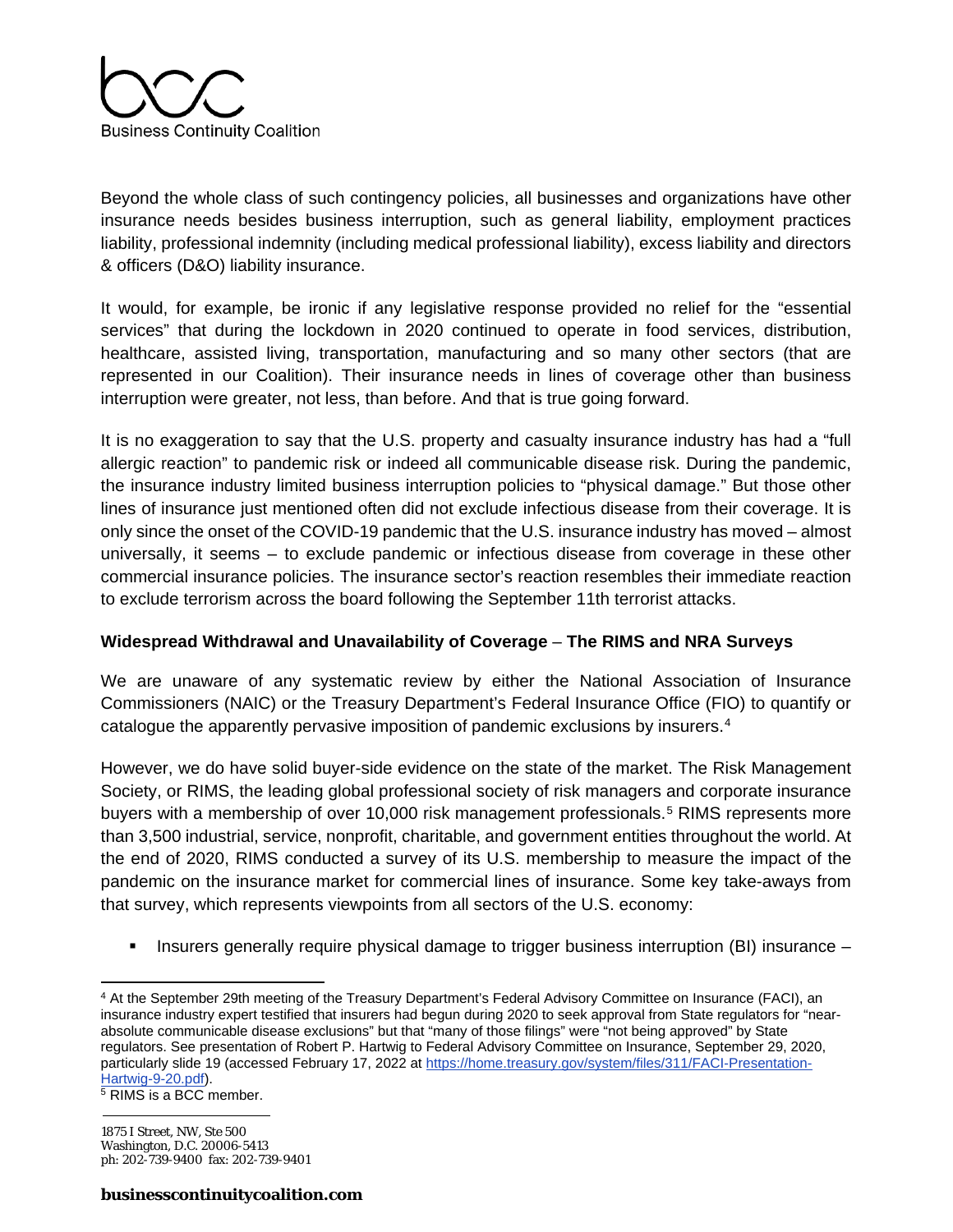

a difficult threshold for pandemic losses; BI claims have been generally denied or limited

- 98% of risk managers say that pandemic BI coverage is now unavailable in the marketplace
- Pandemics also are excluded or restricted on most other lines of property-casualty insurance
- **Insurance premiums in most commercial lines continue to significantly rise**
- In the few instances and lines where pandemic coverage might be available, cost would be prohibitive without government support
- Almost 80% of risk managers are interested in a government-supported product for pandemic insurance that meets the needs of both small and large businesses
- Over 90% would prefer to purchase pandemic insurance through their broker or agent
- COVID-19 has changed business risk profiles, particularly with employer, operational, financial, cyber, and supply chain risks

Similarly, the National Restaurant Association (NRA) conducted a survey of 1,500 restaurant operators in April 2021 to assess the usage and availability of business interruption (BI) insurance in particular in the restaurant industry. A majority of restaurant operators continue to buy BI insurance (to answer the question would risk be sufficiently spread) but only one percent (1%) of restaurant operators report being able to find pandemic insurance coverage since March 2020. Ninety-one percent (91%) of operators say they have not found pandemic coverage since March 2020 (8% were not sure).

Similar to the RIMS findings, nearly eight in ten restaurant operators in the NRA survey say they would be interested in a government-supported insurance product for pandemic-related business interruption. In an open-ended question in this survey (which focused on BI), new pandemic or communicable disease exclusions to general liability and other business owner package (BOP) policies were frequently cited as a continuing problem.

## **Illustrative Sector** – **Impact of Pandemic and Insurance Unavailability on U.S. Feature Film Production**

To take another example of industry impact from the lack of insurance, consider the U.S. film production sector. Feature film production in the United States increased steadily from 2016 to 2019. Over those four years, an average of 651 feature films were completed annually in the U.S. with the total reaching 681 and 676 in 2018 and 2019 respectively. In 2020, the bottom fell out for U.S. film producers with just 302 films completed and the production of an estimated 393 films was halted, delayed, or moved outside of the United States.

1875 I Street, NW, Ste 500 Washington, D.C. 20006-5413 ph: 202-739-9400 fax: 202-739-9401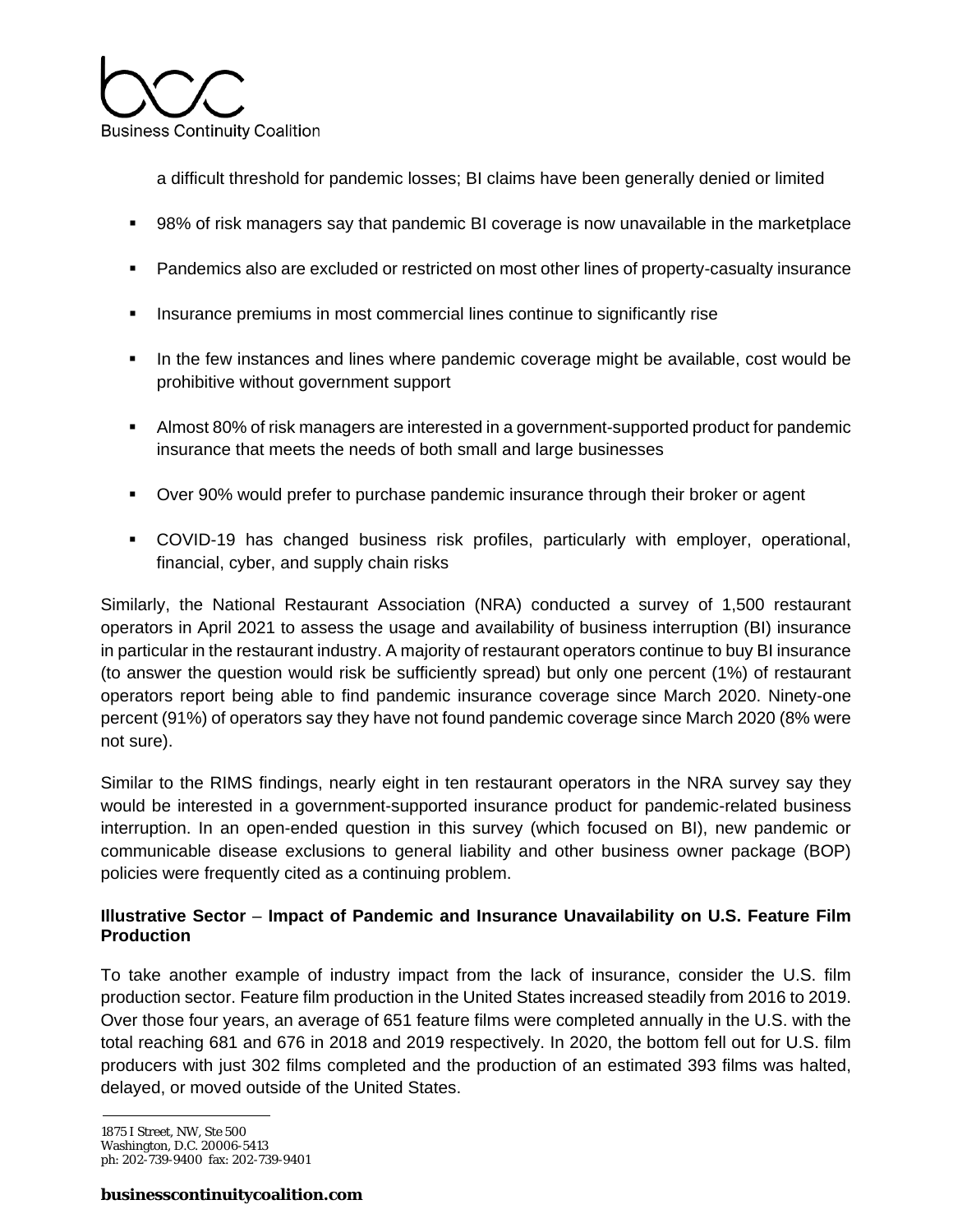

Most states allowed film production to resume in mid-2020 (subject to strict safety requirements). However, since March 2020, customary insurance coverage for losses from communicable diseases during production no longer is offered; multi-million dollar productions may be halted completely if a key cast member falls ill. Without that insurance coverage, independent producers – responsible for 70% of U.S. feature film production – may struggle to obtain adequate production financing. Major studios face similar difficult investment decisions as their long-term insurers and re-insurers demand the same exclusions. This factor contributes significantly to the industry's delayed return to full speed. To put it bluntly – "no insurance, no financing." Other countries have recognized this and have acted promptly. Leading countries which represent alternative production locations created pandemic gap funding to offset insurance exclusions as well as other industry support programs, and have successfully attracted many productions that were previously scheduled for U.S. locations. Thus, many of the film productions mentioned above as deferred or delayed may have been permanently lost to other countries. Both the Motion Picture Association and the Independent Film & Television Association are members of BCC and support the BCC proposal as well as PRIA.

### **What Is Needed**

BCC is not unsympathetic to the insurance sector's concerns about aggregation of risk, although there has been no public evidence of widespread insurance claims losses in any lines other than business interruption (mostly denied anyway) and perhaps event cancellation, nor any solvency concerns reported by rating agencies arising from the exposure the industry did hold before moving to prospective exclusions in 2020. We also understand that there has been a tightening of terms in global reinsurance markets – that's a factor but not an answer.

As noted above, pandemic risk is one of the largest unhedged risk exposure in the U.S. economy. Commercial insurance is an important component to an efficient and vibrant advanced economy. Indeed, businesses often distinguish between developed and less developed economies globally by contrasting the degree to which the latter protect against risk through insurance risk-shifting mechanisms (policymakers' so-called "protection gap").

Leaving this massive risk un-hedged in response to the first significant event in a century should not and does not satisfy anyone, including an insurance sector that wants to remain relevant. A precedent for government involvement in insurance markets exists for a broad range of risks where private markets fail to provide the economy with the coverage it needs. These include terrorism (TRIA), flood (NFIP), and crop risk (FCIC) – as well as other less immediate examples such as –

- War ("enemy attack") risk (e.g., War Damage Corporation during World War II);
- **Current aviation and maritime war risk programs;**
- Nuclear liability risk for commercial power production (e.g., Price-Anderson Act); and,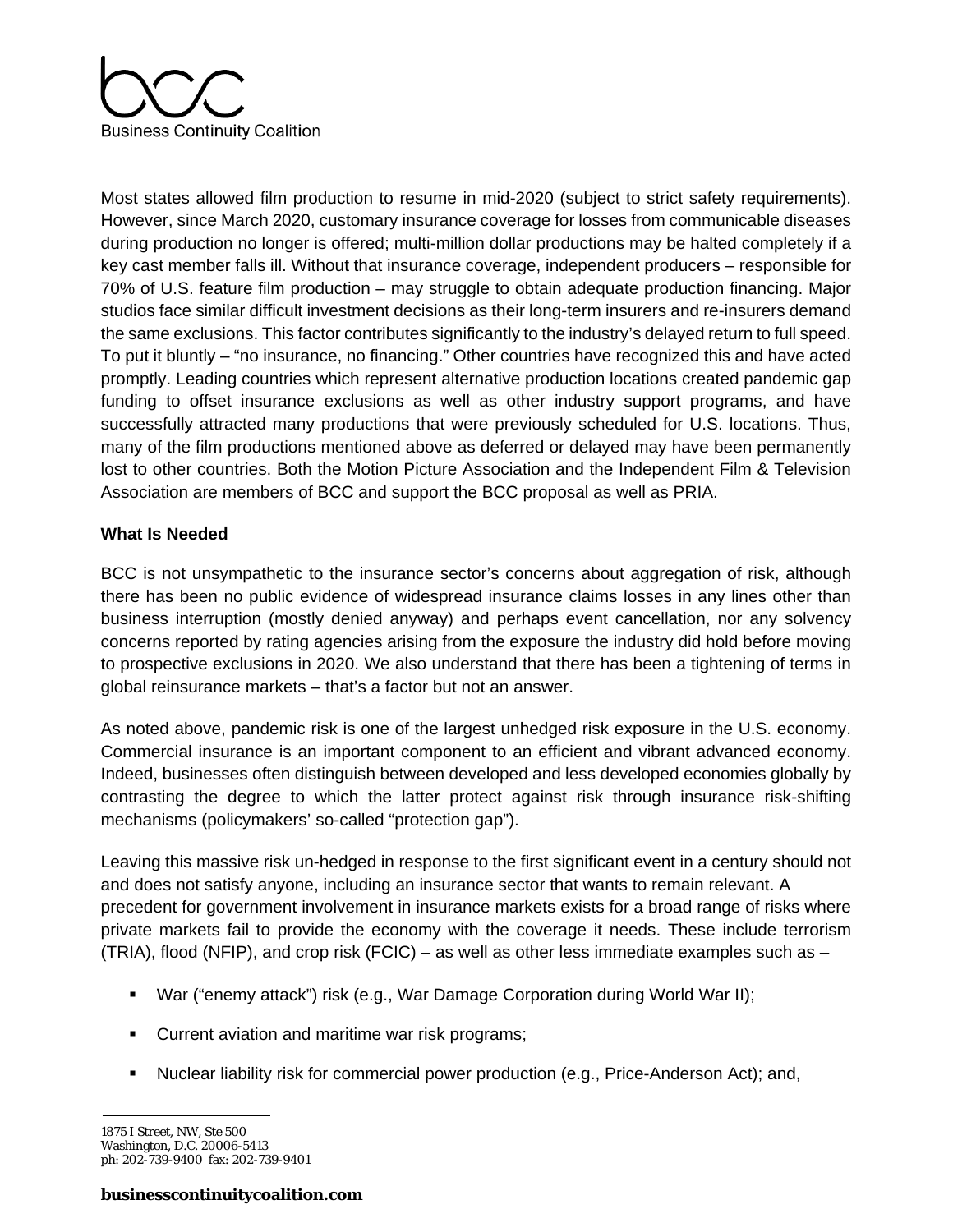

 Political risk insurance for U.S. direct foreign investment (e.g., U.S. International Development Finance Corporation (DFC)).

In fact, the program established by the Terrorism Risk Insurance Act (TRIA), enacted the year following the 9/11 attacks, represents an effective public-private partnership model that could be adapted for pandemic risk. Based on the economic challenges posed by the current pandemic, a public-private backstop program – similar to TRIA – is urgently needed for pandemic risk to help many sectors of the economy recover and move forward.

All of the impacted lines of insurance, not just business interruption, need to be supported with both a "make-available" mandate and a robust federal backstop for the private insurers making the insurance available. As a recent study by the RAND Corporation recognizes, these components, which expands coverage beyond the revenue replacement to address various additional costs or liabilities that firms could face during a pandemic, is "potentially an important part of overall strategy to increase business resilience to pandemic risk."[6](#page-6-0) During at least a five-year economic recovery period (subject to reset if the pandemic recurs), the federal backstop should be provided without charge (as is the case with TRIA) to ensure affordability and maximum take-up, and the economic resiliency that will foster.

As recognized by the BCC proposal, PRIA, and other stakeholder proposals, the business interruption line of insurance needs a special rule given the particular gap exposed by the COVID-19 crisis. That is, the insurance product needs to be both for non-physical-damage business interruption (NDBI) $<sup>7</sup>$  $<sup>7</sup>$  $<sup>7</sup>$  and provided on a parametric basis and tailored to meet specialized industry</sup> needs, which may be the only way to ensure widespread, rapid delivery of assistance to America's businesses in future pandemic crises. Liquidity to meet these rapid pay-outs should be guaranteed. Insurers can be given an option to satisfy their availability duty by supporting a joint underwriting facility which would itself have a federal backstop. Maximum utilization of global reinsurance capacity and capital markets should also be encouraged. Long-term program continuity is paramount given the time horizon needed for financing this risk.

### **Recommendations for Program Features**

As noted above, the BCC has put forward a detailed [proposal](https://www.businesscontinuitycoalition.com/recommended-proposal) to establish a federal pandemic insurance program, and the BCC has also endorsed the PRIA legislation introduced last year. However, as policymakers continue to consider the proper design of such a program, the Business

<span id="page-6-0"></span><sup>&</sup>lt;sup>6</sup> Improving the Availability and Affordability of Pandemic Risk Insurance: Projected Performance of Proposed Programs, by Lloyd Dixon and Jamie Morikawa, The RAND Corporation (June 2021), at page 17. (accessed February 17, 2022 at [https://www.rand.org/pubs/research reports/RRA1223-1.html\)](https://www.rand.org/pubs/research_reports/RRA1223-1.html).<br><sup>7</sup> As a general matter, standard business interruption policies include a condition of coverage that suspension of

<span id="page-6-1"></span>business "must be caused by direct physical loss or damage to property" at the insured premises. While the exact extent of "direct physical loss" as it relates to COVID-19 is the subject of litigation, any physical impact caused by the virus has not typically been sufficient to sustain a claim in many jurisdictions.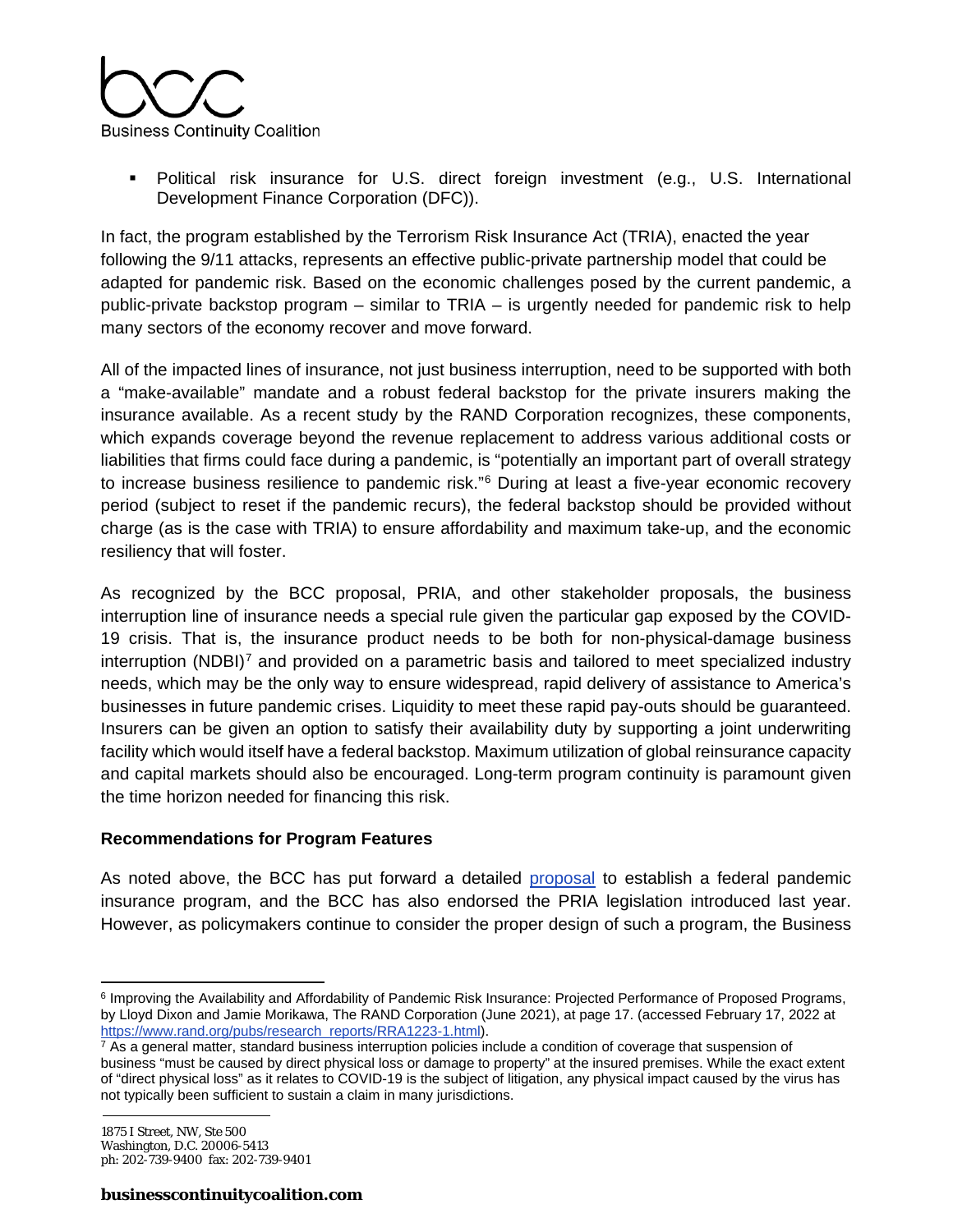

Continuity Coalition urges, at the conceptual level, that the design of any pandemic risk insurance program adhere to the following principles:

- 1. **Scope**. Any Federal backstop should support not only non-damage business interruption ("NDBI") coverage but also other pandemic-impacted lines of insurance, such as event cancellation, workers compensation, production or cast insurance (for film and TV productions), and general and employment practices liability insurance. These lines may need to be supported by a robust backstop even for a recurrence of COVID-19.
- 2. **Private Insurer Utilization.** Insurers should be included in any pandemic insurance program to involve a number of current industry advantages: (1) determine appropriate premiums to reduce taxpayer outlays; (2) use existing claims-paying infrastructure to pay claims; and (3) leverage insurer expertise in risk mitigation to help businesses understand how they can reduce pandemic risk, comply with imposed requirements, and get their businesses up and running expeditiously.
- 3. **Availability**. Eligible insurers should be required either to share some portion of the risk in the primary NDBI coverage layer or to support other covered lines of insurance as a condition of being permitted to sell any government-supported NDBI coverage. Any pandemic program must properly balance the need to ensure participation with the reality that insurers cannot take on too much uncertain exposure.
- 4. **Affordability**. Premiums for the program should not aim to cover full program costs. During an initial economic recovery period, the backstop should be without premium, after which the government should charge at least some premium for the risk it bears, but policymakers should not expect premiums to cover the full cost of the program. Premium levels should be set to result in widespread take-up. Cost recovery should be premised on 50+ years.
- 5. **Solution Must Meet Needs of Businesses of All Sizes**. While TRIA should be the template for both availability and backstop, there are important differences to the pandemic peril that must be reflected in final design. The NDBI benefit and the general availability requirements should avoid an arbitrary headcount cliff (e.g., 500 employees), just as the backstop should avoid "deductibles" or co-shares tied to volume rather than risk exposure.
- 6. **Rapid Claims Payment/Minimum Transaction Costs**. Any primary NDBI program should be structured as parametric coverage, which would be triggered by defined external conditions (*i.e.,*  national health declaration + state/local action affecting specified business categories) without recourse to usual proof-of-loss; although use of proceeds might be audited. A Federal Reserve liquidity facility should be authorized to ensure rapid pay-outs.
- 7. **Pooling Alternative for Offer of NDBI Coverage**. Insurers that do not wish to underwrite the primary NDBI coverage directly should be given the option to support a joint underwriting facility

<sup>1875</sup> I Street, NW, Ste 500 Washington, D.C. 20006-5413 ph: 202-739-9400 fax: 202-739-9401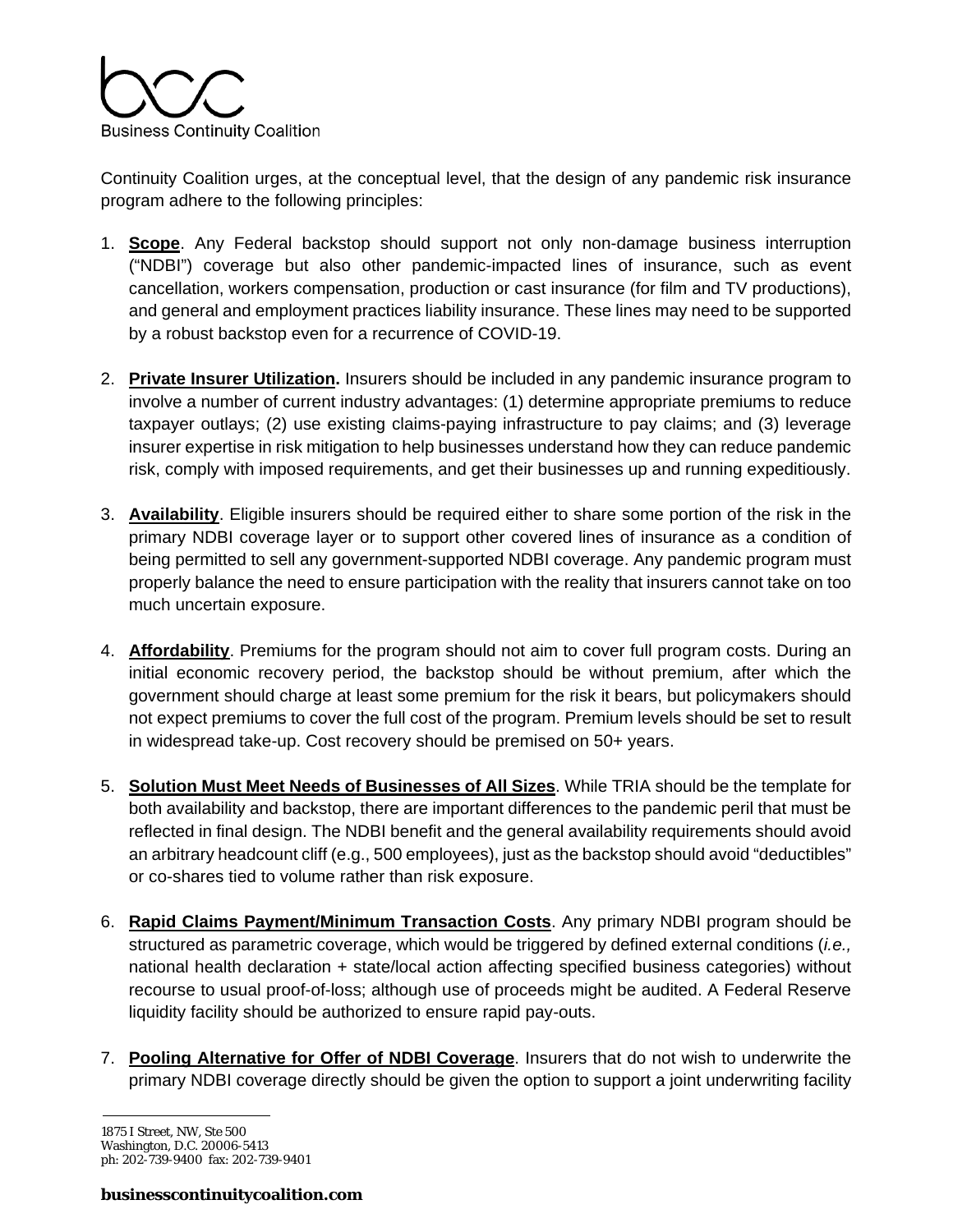

for that coverage which would also enjoy the Federal backstop support.

- 8. **Stop-Loss As Well As Quota-Share Protection**. Federal reinsurance protection for both NDBI primary program and for other covered lines should be offered, on an optional paid basis, in the form of stop-loss protection in addition to the co-share element, given the potentially extreme cumulative risk of pandemic losses.
- 9. **Utilization of Reinsurance and Capital Markets**. The Federal program should, like NFIP, be encouraged to foster development and use of private reinsurance markets as well as capital markets' alternative risk-transfer mechanism to further reduce or protect taxpayer exposure.
- 10. **Continuity**. A Federal pandemic risk insurance program should be administered by a Federal entity housed within the Department of Treasury with continuous existence, such as the World War II-era War Damages Corporation (later wound-down) or the Federal Crop Insurance Corporation.

## **Conclusion**

The Business Continuity Coalition and its members are grateful for the opportunity to submit these comments, and we stand ready to assist this Subcommittee and all Members of Congress and the Administration in developing a pandemic risk insurance program.

We urge Congress to move expeditiously to pass bipartisan legislation that creates a public-private insurance solution consistent with the principles offered above to share the financial risk of losses related to pandemics. This urgent task is an essential precondition to the prompt recovery of this nation's economy, and going forward will help protect jobs and reduce economic damage from further pandemics.

### **Coalition Members**

American Gaming Association American Hotel and Lodging Association American Institute of Architects American Land Title Association American Resort Development Association American Society of Association Executives Appraisal Institute Argentum Associated General Contractors Building Owners and Managers Association CCIM Institute CHAMPS Healthcare CRE Finance Council Exhibitions & Conferences Alliance

1875 I Street, NW, Ste 500 Washington, D.C. 20006-5413 ph: 202-739-9400 fax: 202-739-9401